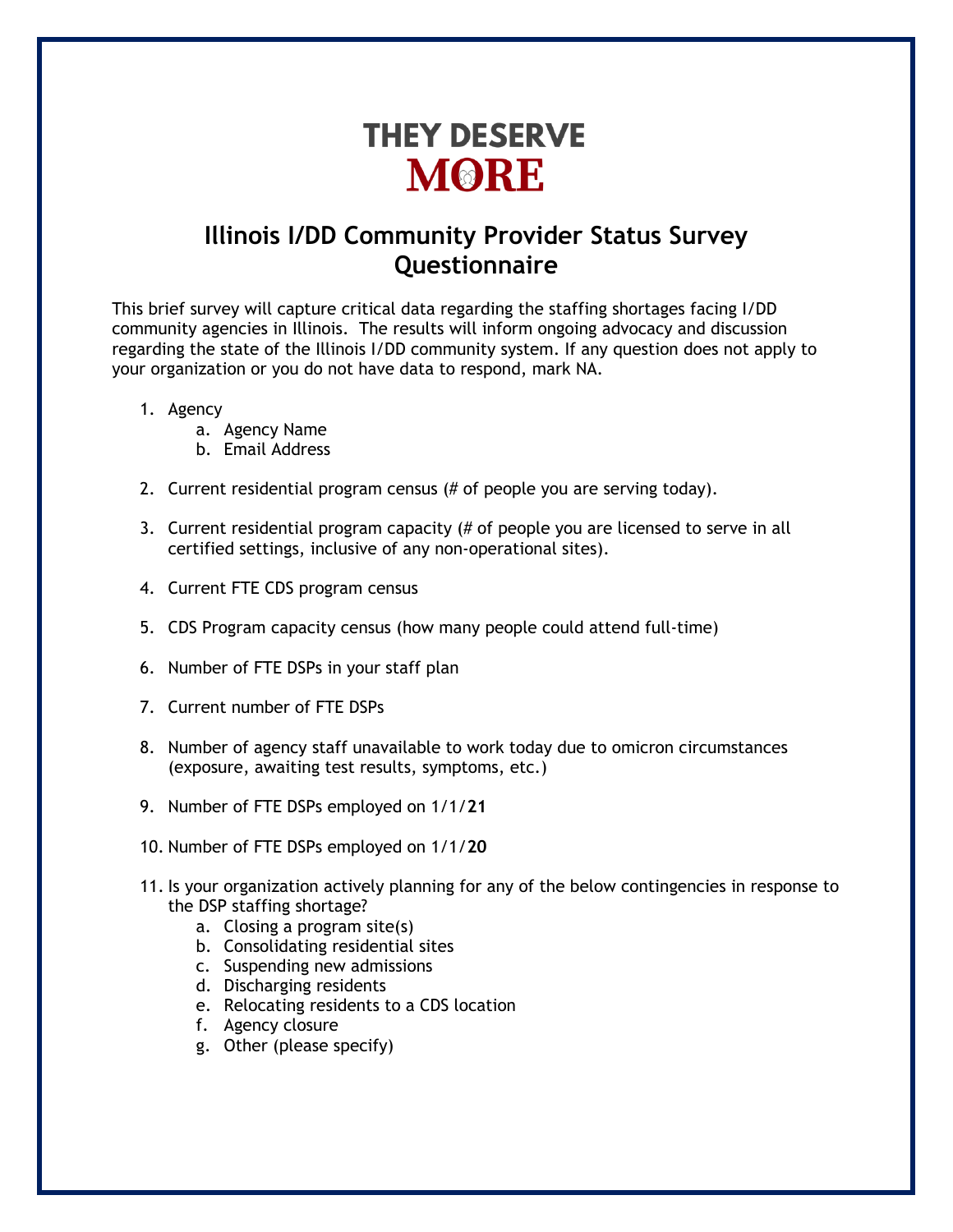## **THEY DESERVE MORE**

## **Illinois I/DD Community Provider Status Survey Summary of Results**

January 2022

• 67 Respondents

| <b>Current Residential</b><br><b>Census</b> | <b>Residential Capacity</b> | <b>Current CDS Census</b> | <b>CDS Capacity</b> |
|---------------------------------------------|-----------------------------|---------------------------|---------------------|
| 61 Organizations                            |                             | 56 Organizations          |                     |
| 7,105                                       | 7,988                       | 5,737                     | 10,262              |
| 89%                                         |                             | 56%                       |                     |

- DSP in Staff Plan = 9,412
- Current Actual  $DSP = 6,898$
- Unfilled DSP positions = 2,514
- DSP Vacancy Rate = 27%
- Staff unavailable to work due to omicron =  $1,164$
- % of current staff affected by omicron = 17%
- Undelivered DSP care due to vacancy = 100,543 unfilled weekly DSP hours
- Undelivered DSP care due to omicron = 46,560 unfilled weekly DSP hours

### **Contingency Plans:**

- Site Closure(s) =  $41\%$
- Consolidating Residential Sites = 54%
- Suspending Admissions = 59%
- Discharge Current Resident(s) = 16%
- Relocating Residents to a CDS Location = 14%
- Other = 40% (See next page with responses)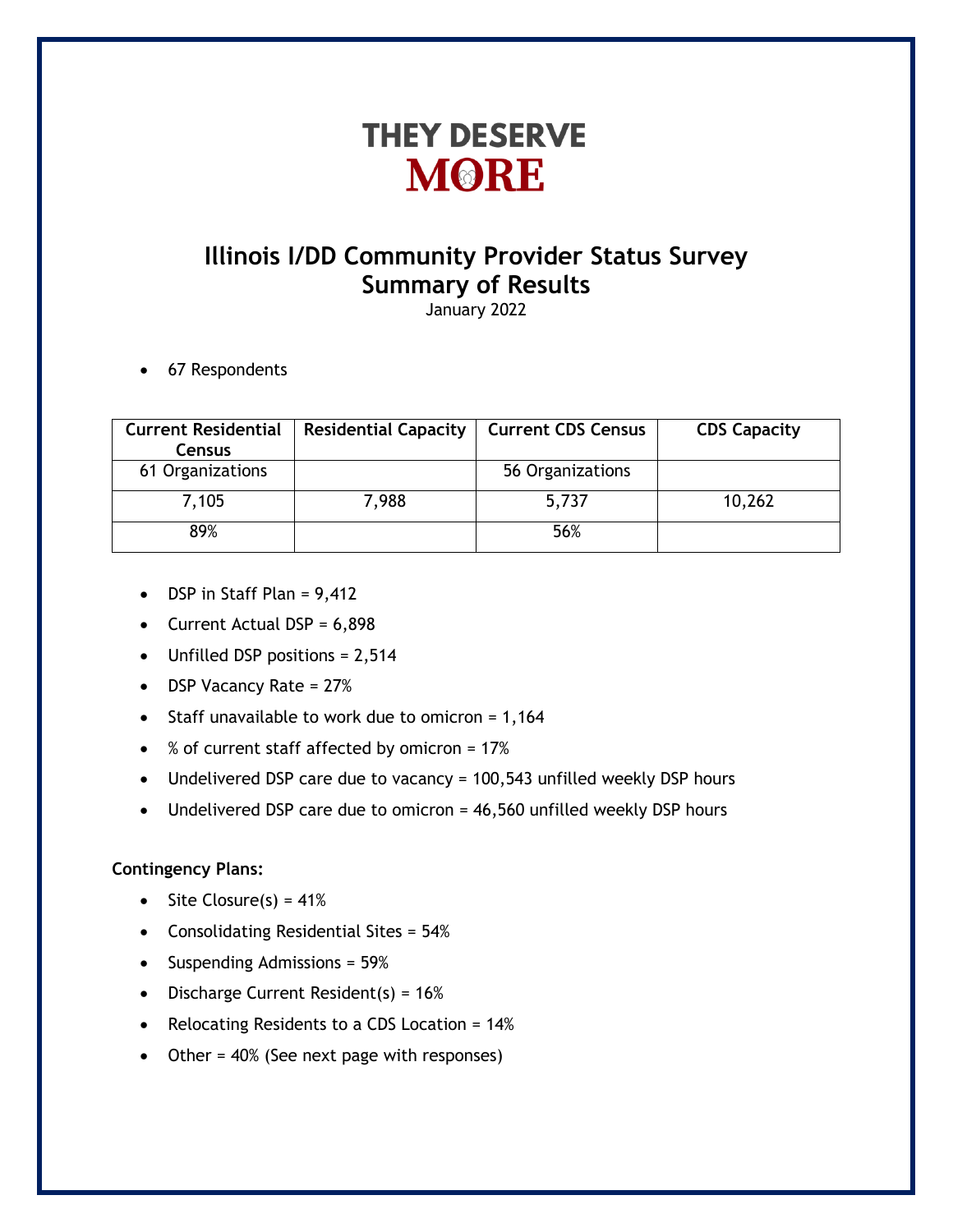**Responses to Question 11 (Is your organization Is your organization actively planning for any of the below contingencies in response to the DSP staffing shortage?**

#### **Other, please specify:**

- We have had to boost DSP, front-line supervisor, & QIDP pay significantly beyond current reimbursement rates to try and hold on to DSPs and program management staff. We have also instituted perks like gym memberships and paying for a local community college class for full-time staff who have worked more than 6-months with us. These efforts seemed to be helping in recruiting and retaining DSPs until this current wave of covid hit us. We are seeing more staff out due to covid than at any other time of the pandemic. Only about 50% of our staff are vaccinated and covid is spreading like wildfire through unvaccinated staff. We have already closed 6 homes (3 CGHs and 3 CILAs) consolidating people served and putting more people served in homes. We have emergency discharged 3 people served from our CGH program due to not being able to meet their behavioral support needs. Our QIDPs and front-line supervisors have become DSPs for more than half of their work hours (there have been multiple weeks when they work primarily as DSPs). If our local schools and CDS programs close again, I don't know if we can hold it together due to needing so many more full-time DSPs to cover those hours.
- Off Site CDS should/could be seen as a resource. Every agency is different and in different situations. Our staffing issue is still not being able to hire to expand and bring more participants back and increase days of service.
- Developed CDS waitlists.
- Converting a 24-hour to an ICILA home.
- Live-in residential model.
- Two sites will be closed by January 31, 2022.
- We're just being forced to pay an incredible amount of OT.